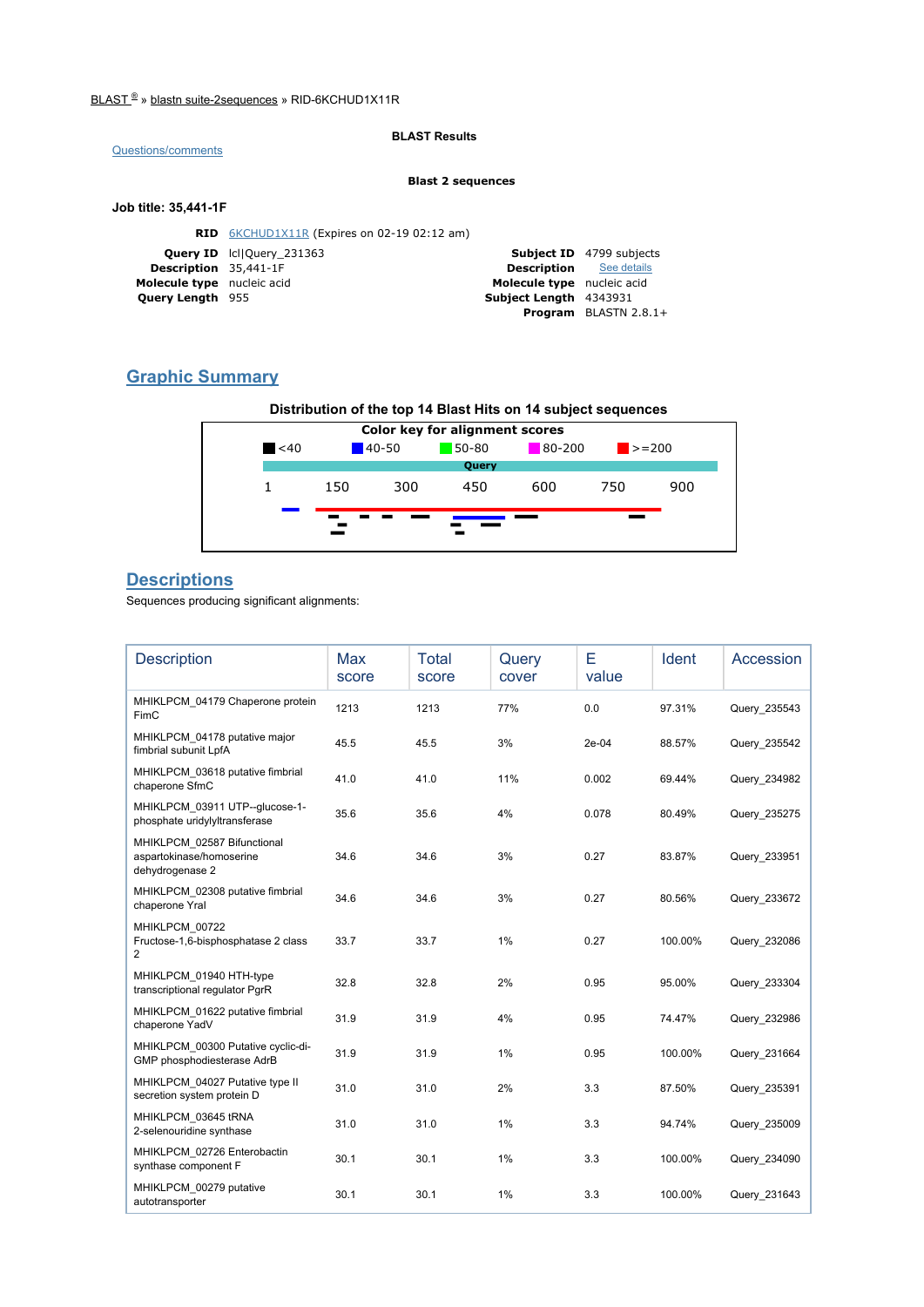# **Alignments**

MHIKLPCM\_04179 Chaperone protein FimC

Sequence ID: Query\_235543 Length: 726 Number of Matches: 1 Range 1: 1 to 726

| Score           |     |  | <b>Expect</b>           | <b>Identities</b>                                                     | Gaps                                                                    | <b>Strand</b>                             | Frame |  |  |
|-----------------|-----|--|-------------------------|-----------------------------------------------------------------------|-------------------------------------------------------------------------|-------------------------------------------|-------|--|--|
| 1213 bits(1344) |     |  | 0.0()                   | 723/743(97%)                                                          | 17/743(2%)                                                              | Plus/Plus                                 |       |  |  |
| Features:       |     |  |                         |                                                                       |                                                                         |                                           |       |  |  |
| Query           | 110 |  |                         | THILL                                                                 | ,,,,,,,,,,,,<br>,,,,,,,,,,,,                                            | I.                                        | 169   |  |  |
| Sbjct           | 1   |  |                         |                                                                       |                                                                         |                                           | 60    |  |  |
| Query           | 170 |  |                         |                                                                       | GGTATCCTGATGTTTATGGCAATGATGGTTGCCGGACGCGCTGAAGCGGGAGTGGCCTTA            |                                           | 229   |  |  |
| Sbjct           | 61  |  |                         |                                                                       | GGTATCCTGATGTTTATGGCAATGATGGTTGCCGGACGCGCTGAAGCGGGAGTGGCCTTA            |                                           | 120   |  |  |
| Query           | 230 |  |                         |                                                                       | GGTGCGACTCGCGTAATTTATCCGGCAGGGCAAAAACAAGTGCAACTTGCCGTGACAAAT            |                                           | 289   |  |  |
| Sbjct           | 121 |  |                         |                                                                       | GGTGCGACTCGCGTAATTTATCCGGCAGGGCAAAAACAAGTGCAACTTGCCGTGACAAAT            |                                           | 180   |  |  |
| Query           | 290 |  |                         |                                                                       | AATGATGAAAATAGTACCTATTTAATTCAATCATGGGTGGAAAATGCCGATGGTGTAAAG            |                                           | 349   |  |  |
| Sbjct           | 181 |  |                         |                                                                       | AATGATGAAAAATAGTACCTATTTAATTCAATCATGGGTGGAAAATGCCGATGGTGTAAAG           |                                           | 240   |  |  |
| Query           | 350 |  |                         |                                                                       | GATGGTCGTTTTATCGTGACGCCTCCTCTGTTTGCGATGAAGGGaaaaaaaGAGAATACC            |                                           | 409   |  |  |
| Sbjct           | 241 |  |                         |                                                                       | GATGGTCGTTTTATCGTGACGCCTCCTCTGTTTGCGATGAAGGGAAAAAAAGAGAATACC            |                                           | 300   |  |  |
| Query           | 410 |  |                         | $\frac{1}{1}$ $\frac{1}{1}$ $\frac{1}{1}$ $\frac{1}{1}$ $\frac{1}{1}$ | TTGCGTATTCTTGATGCAACAAATAACCAATTGCCACAGGATCGGGAAAGTTTATTCTGG<br>1111111 | $\frac{1}{1}$ $\frac{1}{1}$ $\frac{1}{1}$ | 469   |  |  |
| Sbjct           | 301 |  |                         |                                                                       | TTGCGTATTCTTGATGCAACAAATAACCAATTGCCACAGGATCGGGAAAGTTTATTCTGG            |                                           | 360   |  |  |
| Query           | 470 |  |                         |                                                                       | ATGAATGTTAAAGCGATTCCGTCAATGGATAAATCAAAATTGACTGAGAATACGCTACAG            |                                           | 529   |  |  |
| Sbjct           | 361 |  |                         |                                                                       | ATGAATGTTAAAGCGATTCCGTCAATGGATAAATCAAAATTGACTGAGAATACGCTACAG            |                                           | 420   |  |  |
| Query           | 530 |  |                         |                                                                       | CTCGCAATTATCAGCCGCATTAAACTGTACTATCGCCCGGCTAAATTAGCGTTGCCACCC            |                                           | 589   |  |  |
| Sbjct           | 421 |  |                         |                                                                       | CTCGCAATTATCAGCCGCATTAAACTGTACTATCGCCCGGCTAAATTAGCGTTGCCACCC            |                                           | 480   |  |  |
| Query           | 590 |  |                         |                                                                       | GATCAGGCCGCAGAAAAATTAAGATTTCGTCGTAGCGCGAATTCTCTGACGCTTGATTAA            |                                           | 649   |  |  |
| Sbjct           | 481 |  |                         |                                                                       | GATCAGGCCGCAGAAAAATTAAGATTTCGTCGTAGCGCGAATTCTCTGACGC-TGATTAA            |                                           | 539   |  |  |
| Query           | 650 |  |                         |                                                                       | MCCCGACACCCTATTACCTGGACGGWAACAGAGTTGAATGCCGGGAAACCCGGGTTCTTG            |                                           | 709   |  |  |
| Sbict           | 540 |  |                         |                                                                       | -CCCGACACCCTATTACCT-GACGGTAACAGAGTTGAATGCCGG--AACCCGGGTTCTTG            |                                           | 595   |  |  |
| Ouery           | 710 |  |                         | $\mathbf{H}$                                                          | AAAATGCCTTGGTGCCTCCAATGGGGCGAAAGCACGGTTAAATTGGCCTTCTGATGCGGG            | $\Box$                                    | 769   |  |  |
| Sbjct           | 596 |  |                         |                                                                       | AAAATGCCTTGGTGCCTCCAAT-GGGCGAAAGCACGGTTAAATT-GCCTTCTGATGCGGG            |                                           | 653   |  |  |
| Query           | 770 |  |                         |                                                                       | AAGCAATATTWACTTTACCGAACAATAAATGATTATGGTGSCACCTTACCCCCAAAAAT             |                                           | 829   |  |  |
| Sbjct           | 654 |  |                         |                                                                       | AAGCAATATT-AC-TTACCGAACAATAAATGATTATGGTG-CA-CTTACCCCC--AAAAT            |                                           | 707   |  |  |
| Query           | 830 |  | GACGGGGCSGTAAWTGGGAATAA | 852                                                                   |                                                                         |                                           |       |  |  |
| Sbjct           | 708 |  | GACGGG--CGTAAT--GGAATAA | 726                                                                   |                                                                         |                                           |       |  |  |

MHIKLPCM\_04178 putative major fimbrial subunit LpfA Sequence ID: Query\_235542 Length: 498 Number of Matches: 1 Range 1: 466 to 498

| Score         |     | <b>Expect</b>                       | <b>Identities</b>                   | Gaps     | <b>Strand</b> | Frame |
|---------------|-----|-------------------------------------|-------------------------------------|----------|---------------|-------|
| 45.5 bits(49) |     | $2e-04()$                           | 31/35(89%)                          | 2/35(5%) | Plus/Plus     |       |
| Features:     |     |                                     |                                     |          |               |       |
| Query         | -39 |                                     | GCCCAGGCCYCGTGTTCTCTTTAACCTATCAGTAA | -73      |               |       |
| Sbict         | 466 | ᢡᡩᡩᡩᡩᢡᡩᡩᡄᠴ᠌᠖ᡛᡰ᠆᠆᠊ᡰᡩᡶᢓ᠊ᡰᡶᡶᢂᡩᡩᡶᡩᡶᡩᡩᡶᡩ |                                     | 498      |               |       |

MHIKLPCM\_03618 putative fimbrial chaperone SfmC

Sequence ID: Query\_234982 Length: 693 Number of Matches: 1 Range 1: 253 to 357

| Score         |     | <b>Expect</b> | <b>Identities</b>                                             | Gaps      | Strand    | Frame |
|---------------|-----|---------------|---------------------------------------------------------------|-----------|-----------|-------|
| 41.0 bits(44) |     | 0.002()       | 75/108(69%)                                                   | 3/108(2%) | Plus/Plus |       |
| Features:     |     |               |                                                               |           |           |       |
| Query         | 395 |               | aaaaaaGAGAATACCTTGCGTATTCTTGATGCAACAAATAACCAATTGCCACAGGATCGG  |           |           | 454   |
| Sbict         |     |               | AAAAGCGAAAATALTTTGCGTATTATTTA - CACCGGTCCACCGCTGGCGGCAG-ATCGT |           |           | 309   |